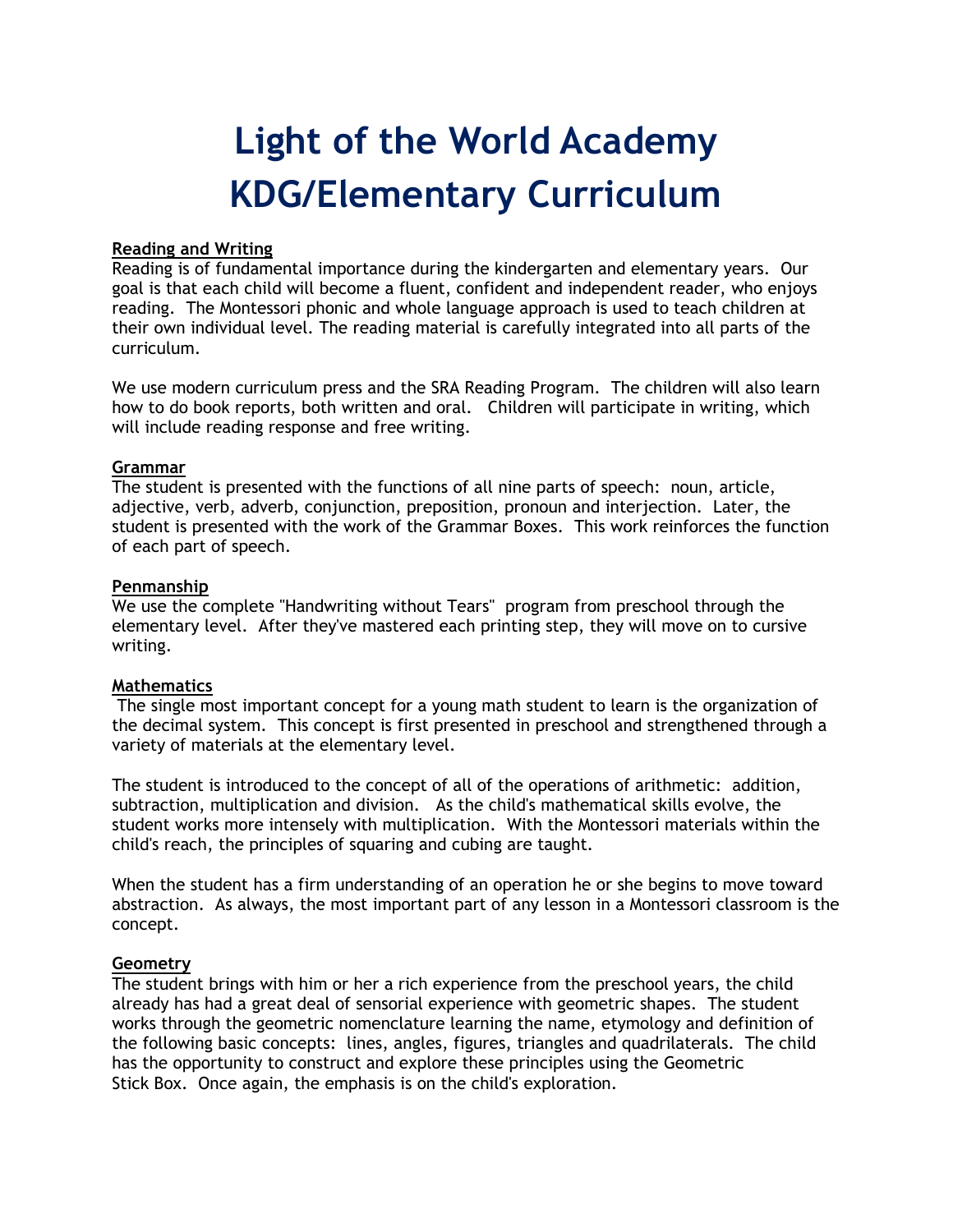## History

In many ways, history is the core of the elementary curriculum. History is taught from the big picture to the small. The child begins with the study of the universe and ends up with the study of specific peoples and cultures. The student becomes familiar with the distinction between B.C. and A.D. Later, the child studies the Fundamental Needs of People throughout time. By tracing how people have met their physical and spiritual needs, the child moves through time. Ancient civilizations and American history is part of the curriculum.

## Geography

The student will learn basic knowledge of the earth's physical features as they appear on a globe: land and water, the continents and the oceans. After understanding the globe, the child moves to a planisphere and once again labels the continents and oceans. The student continues his/her work with the maps of the world.

Later, the student chooses a continent and does an in-depth study of it: the countries, capitals, languages, economics (products), government and cultures. He/she also puts to use the knowledge of land forms by building a topographical map.

## Science

The science emphasis for the student in the classroom is biology - both botany and zoology. The student is introduced to the Five Kingdoms - the most recent scientific classification system. He/she then works with the vertebrates, invertebrates and botany nomenclature. They'll have experience maintaining a vegetable and flower garden from seed to harvest. Students will also make full use of the school's Nature Trail, identifying the various plants, trees, and other living things.

Later, he/she will study chemistry, the periodic table, and atoms. He/she will be able to conduct many science experiments, as well as physics, force, and motion.

# **Technology**

Each elementary student will have their own laptop. Technology instruction includes the use and care for their in-school computer. Setting bookmarks, writing letters using Written Wizard, choosing fonts, letter size, colors, and margins is explored. Each student will do power points and slide shows and learn to download form the Internet.

#### Foreign Language

The student will continue the Spanish curriculum that started at the kindergarten level. The student will have weekly instruction.

# Music and Art

The student will participate in music instruction a minimum of once a week. The main focus of music class is to teach each student how to sing with an appropriate and healthy singing voice. The student is exposed to dozens of other musical activities ranging from listening/dancing to music, playing instruments, reading and composing music and learning about the backgrounds of the various American and multi-cultural songs that we sing. All activities fall under the MENC National Standards for Music Education.

The student will be introduced to both art and art appreciation. In art class, he/she will have opportunities to explore a variety of mediums including weaving, painting, drawing, sculpting,